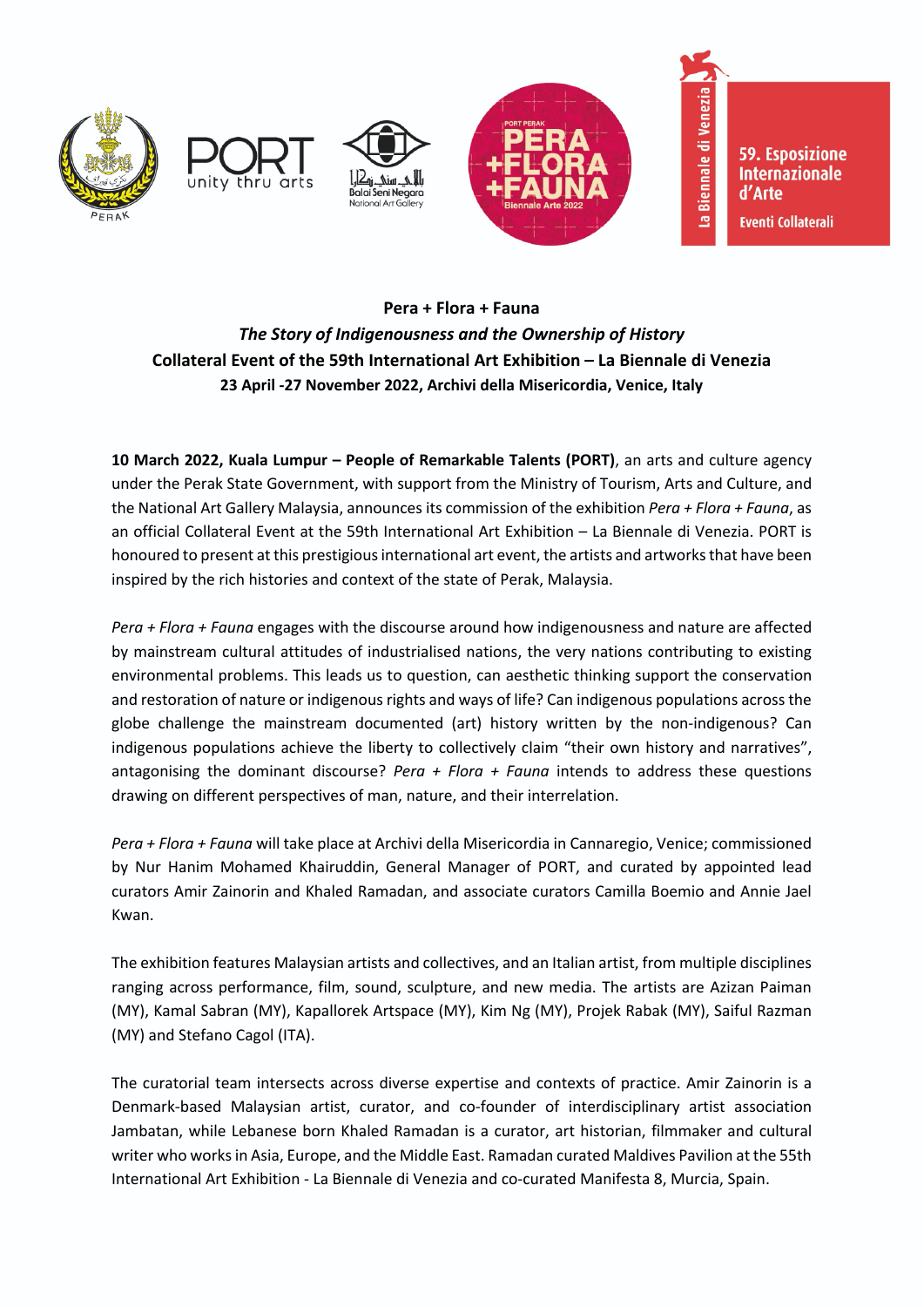The team includes associate curators Camilla Boemio and Annie Jael Kwan; Boemio has published extensively on issues of indigeneity in relation with the climate crisis, and her curatorial research is focused on the ethics of ecology, while Kwan is an independent curator and researcher whose work at Asia-Art-Activism and Asia Forum refocuses on "Asia/s" as a lens for alternative histories and perspectives when exploring critical contemporary themes and practices. The team is advised by Alfredo Cramerotti, the president of IKT and the director of MOSTYN, Wales.

"We invited seven artists, art collectives and contributors to *Pera + Flora + Fauna* with the intention to present a different narrative and an aesthetic experience that builds upon research, knowledge, and participation," said lead curators Zainorin and Ramadan. "This project is meant to re-imagine nature and Indigenousness in relation to ethics and aesthetics, questioning who owns nature and who owns Indigenous history."

YB Dato' Nolee Ashilin Dato' Mohamed Radzi, the State of Perak's Chairman for Housing, Local Government and Tourism committee and member of the board of directors of PORT, further added, "The State of Perak is dense with its diverse flora, fauna, historical and cultural assets. Their essences are explored and aesthetically presented through this fascinating exhibition. The fact that this project is accepted by the main curator of the biennale has made us very proud."

In conjunction with the exhibition, the discourse expands through a forum where invited panellists Henry Meyric Hughes, Dorian Batycka, Ong Jo-Lene and Alfredo Cramerotti, along with the curators and artists, will share their observations and interpretations around the concept of *Ownership of Nature and History*; attempting to contextualise the notion of the natural and the historic and why it cannot be independent of the intellectual, artistic, emotional, and technological resources available to us in the industrialised world. In addition, there will be three on-site performances by the artists; one which explores sound and body movement to heal the internal psychic and spiritual body based on Malay traditional healing rituals; the others inviting the audience to engage with the ongoing contest between capitalist driven narratives of extractivism towards land and indigenous peoples, and the agency and creative resilience of indigenous communities in sharing their histories and holistic principles of coexistence with nature.

"It is our hope that *Pera + Flora + Fauna* will become a gentle reminder for both artists and the audience to ponder and contemplate the importance of sustaining a sense of respect among living beings," Nur Hanim emphasised.

Director General of National Art Gallery Malaysia Mr Amerrudin Ahmed states, "The effort made by PORT and their appointed curatorial team to present our own contemporary works at this world class event is a huge achievement for the Malaysian visual art world. On behalf of the Ministry of Tourism, Arts and Culture, the National Art Gallery is very glad to be able to support this great initiative."

Several other agencies and private entities have lent their support for the realization of this project. PORT, the organiser, wishes to thank Art Events, Tourism Malaysia, Tourism Perak, UOB Malaysia, George Town Festival 2022, RogueArt, Universiti Sains Malaysia, Universiti Teknologi MARA, Danish Arts Foundation, MUSE Science Museum of Trento, Autonomous Province of Trento, Laterna Magica Museum, Chamber of Public Secrets and Jambatan.